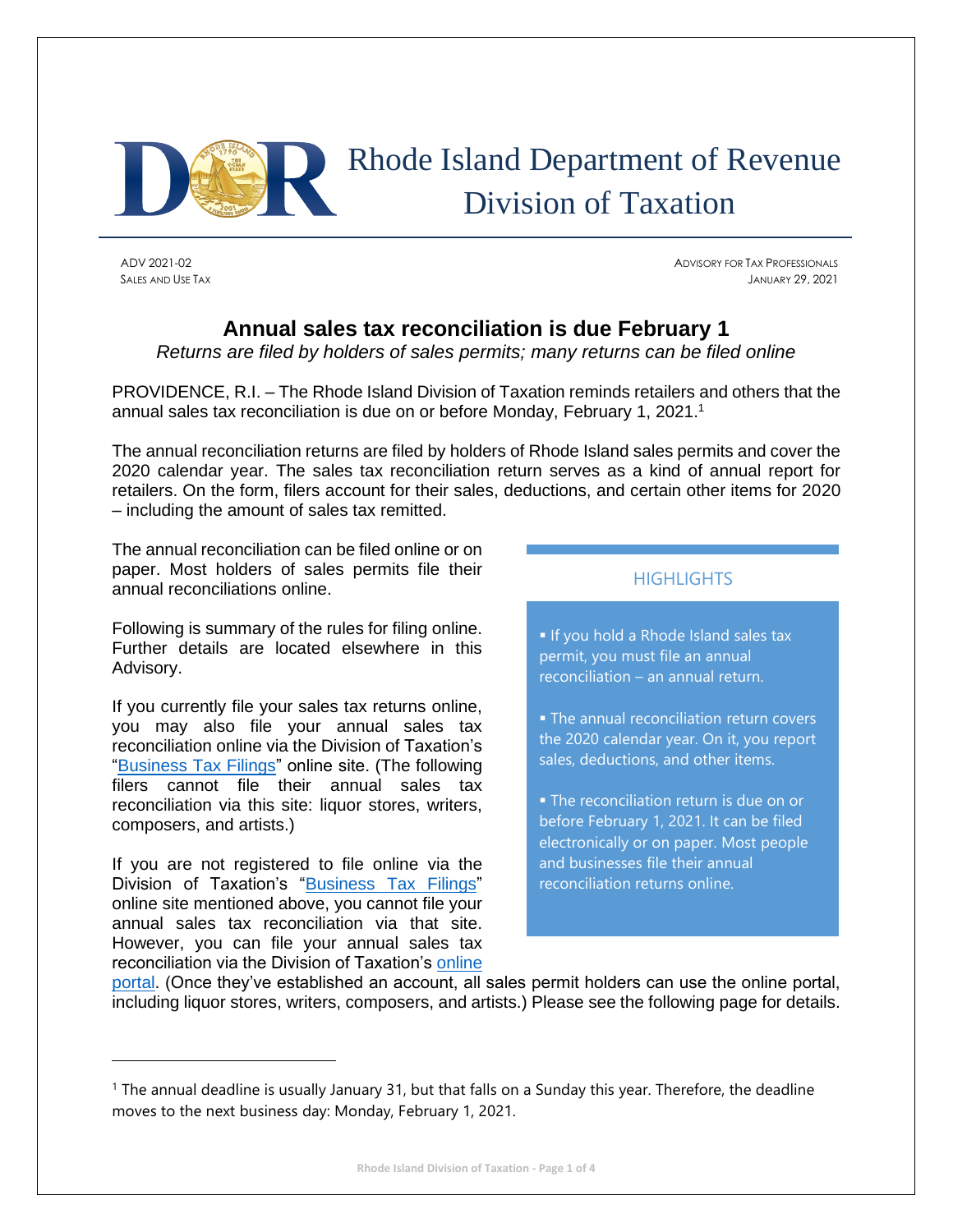#### **FURTHER DETAILS**

1.) Many retailers may once again file their annual sales tax reconciliations online via the Division's traditional "Business Tax Filings" webpage (see screenshot below). The link is as follows: [https://www.ri.gov/taxation/business/index.php.](https://www.ri.gov/taxation/business/index.php) Most filers of the annual reconciliation return can use this online option, but the following cannot use the "Business Tax Filings" site:

- **•** The annual reconciliation for liquor stores.
- **•** The annual reconciliation for writers, composers, and artists.

| <b>Charles Company</b> | State of Rhode Island<br><b>Business Taxes</b><br>DIVISION OF TAXATION                                                |                                               |  |
|------------------------|-----------------------------------------------------------------------------------------------------------------------|-----------------------------------------------|--|
|                        |                                                                                                                       | Division of Taxation Web Site   Help   RI.gov |  |
|                        | <b>RI Business Tax Filings</b>                                                                                        |                                               |  |
|                        | Sign in<br>Rhode Island Identification No. *<br>(11-digit number)<br>Password *<br>(case sensitive)<br><b>SIGN IN</b> |                                               |  |

2.) Holders of sales permits can file their annual sales tax reconciliations online via the Division's portal: [https://www.taxportal.ri.gov.](https://www.taxportal.ri.gov/) If you're not already signed up, click on the "New User" link and follow the instructions (see screenshot below).

All filers can use the portal to file their annual reconciliation returns, including general retailers, liquor stores, writers, composers, and artists.

| <b>HOME</b>                      |                                                                                                                                                                                                                                                                                                                                                                                                                                                        |                                                   |
|----------------------------------|--------------------------------------------------------------------------------------------------------------------------------------------------------------------------------------------------------------------------------------------------------------------------------------------------------------------------------------------------------------------------------------------------------------------------------------------------------|---------------------------------------------------|
| <b>Member Sign In</b>            | Customer support is available weekdays between 8:30am - 3:30pm at 401-574-                                                                                                                                                                                                                                                                                                                                                                             | <b>Popular Services</b>                           |
| <b>User ID</b>                   | 8484 or you can e-mail support at taxportal@tax.ri.gov at any time.                                                                                                                                                                                                                                                                                                                                                                                    | <b>Tax Forms</b>                                  |
| Please Enter User ID             | Scheduled maintenance will be done Monday nights from 8:00pm - 9:00pm.<br>During this time, the system will be unavailable. Please plan accordingly.<br>Sign In - Do you have a Taxpayer Portal User ID and Password?<br>. Yes, I Sign into the online services for the Taxpayer Portal.<br>o Use the Member Sign In section to the left to access your account.<br>. No, I am a first time user to the Rhode Island Taxpayer Portal and do not have a | <b>Administrative Decisions</b>                   |
| Password                         |                                                                                                                                                                                                                                                                                                                                                                                                                                                        | Advisories                                        |
| Password                         |                                                                                                                                                                                                                                                                                                                                                                                                                                                        | Where's My Refund<br><b>Business Registration</b> |
| <b>SIGN IN</b>                   |                                                                                                                                                                                                                                                                                                                                                                                                                                                        | Reports<br>Regulations                            |
| Forgot User ID? Forgot password? | Taxpayer Portal User ID.<br>o Use the New User section to the left to create a new Taxpayer Portal user<br>account.                                                                                                                                                                                                                                                                                                                                    | <b>Newsletters</b><br>Contact Us                  |

**Rhode Island Division of Taxation - Page 2 of 4**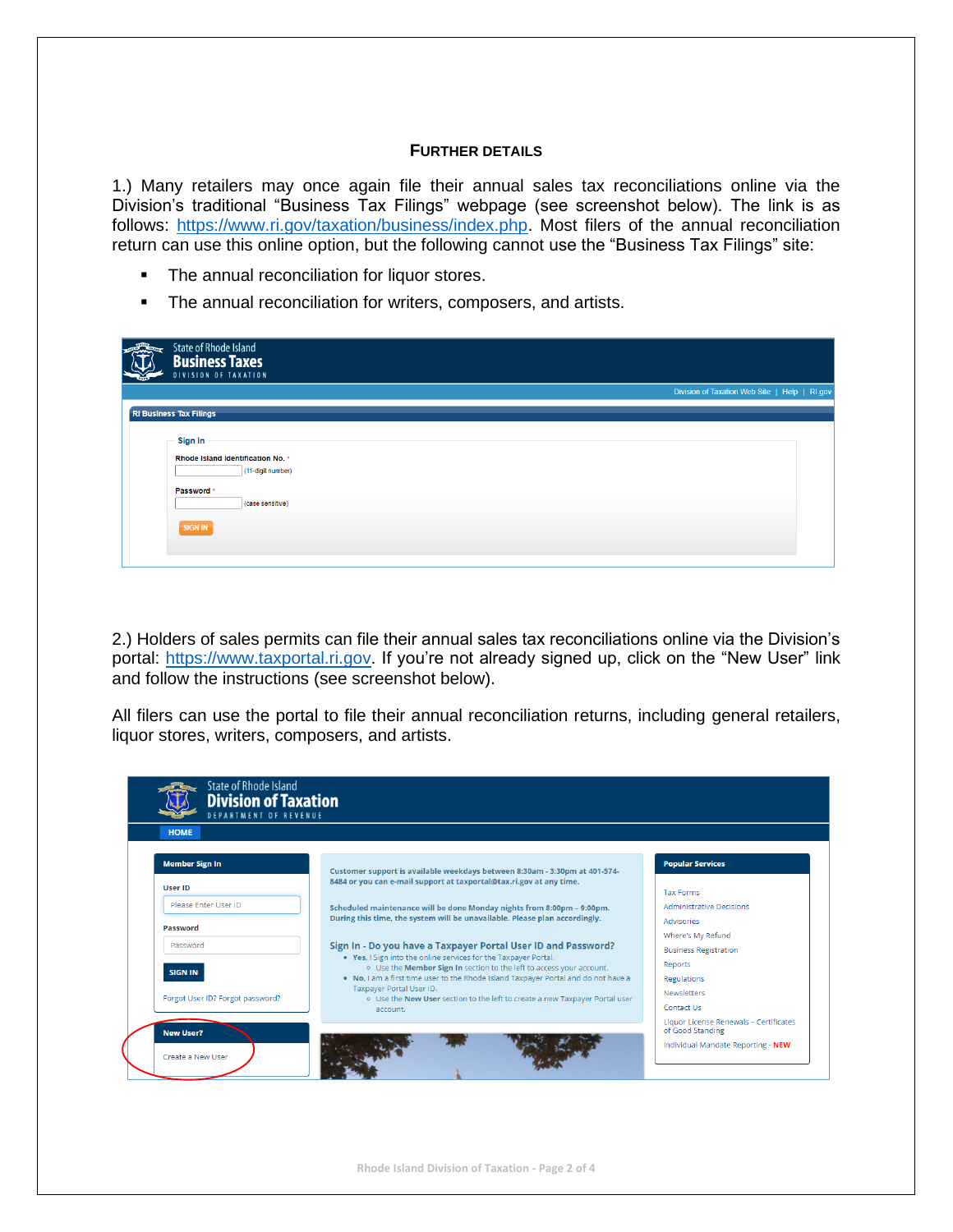When preparing to file your annual sales tax reconciliation return, please keep the following points in mind:

- **•** The Division of Taxation recently sent a mailer reminding certain filers of sales tax reconciliation returns about their filing obligation and the due date. There were 250 mailings to liquor stores; 1,002 mailings to artists, composers, and writers; and 34,498 mailings to other retailers. (Please note: The mailing is a reminder only. It is not a notice or indication that the annual reconciliation is delinquent and/or not filed.)
- When filing your return, use your annual reconciliation account ID number. The number is included on the mailings the Division recently sent out.
- Keep in mind that the sales and use tax reconciliation is an annual filing and is separate from your regular monthly or quarterly sales and use tax return. There is no change to the schedule for making sales and use tax payments or for filing sales and use tax returns.

For those who file their annual sales tax reconciliation on paper, forms are now available. There are three versions of the annual reconciliation for 2020: One is specifically for writers, composers, and artists. One is for liquor stores. One is for all other retailers (in other words, for the vast majority of retailers). All are on the Division's website.

| Sales and use tax - annual reconciliation |                                               |                         |  |  |  |  |
|-------------------------------------------|-----------------------------------------------|-------------------------|--|--|--|--|
| <b>FORM NUMBER</b>                        | <b>WHO USES THE FORM</b>                      | <b>AVAILABLE ONLINE</b> |  |  |  |  |
| Form T-204W-Annual                        | Writers, composers, artists                   | Click here              |  |  |  |  |
| Form T-204A-Annual                        | Alcoholic beverages return for liquor stores  | Click here              |  |  |  |  |
| Form T-204R-Annual                        | All sales permit holders not mentioned above* | Click here              |  |  |  |  |
| * Most retailers use Form T-204R.         |                                               |                         |  |  |  |  |

Most holders of sales tax permits file their annual reconciliation returns online. If you file yours on paper, you may download the applicable form from the Division's website. First, click [here,](http://www.tax.ri.gov/taxforms/sales_excise/sales_use.php) then choose the form that applies to your situation for the 2020 calendar year (see highlight of screenshot below). Note: When filing the annual reconciliation, use the current year version of the form – the one for 2020. Do not use a prior-year form. (Prior-year forms should only be used if the prior-year filing was delinquent or needs to be changed.)

| 204 Annual Rec   | 2020 Sales/Use Tax Return - Annual<br>Reconciliation Form for Sellers of Tangible<br>Property                          | <b>IN</b> Download | <b>IN</b> Download |  |
|------------------|------------------------------------------------------------------------------------------------------------------------|--------------------|--------------------|--|
| T-204 Annual Rec | 2020 Sales/Use Tax Return - Alcoholic<br>Beverages Annual Reconciliation Form for<br>Class A Package and Liquor Stores | <b>IA</b> Download | <b>Download</b>    |  |
| T-204 Annual Rec | 2020 Sales/Use Tax Return - Annual<br>Reconciliation Form for Writers, Composers<br>and Artists                        | <b>IA</b> Download | <b>IA</b> Download |  |

**Rhode Island Division of Taxation - Page 3 of 4**